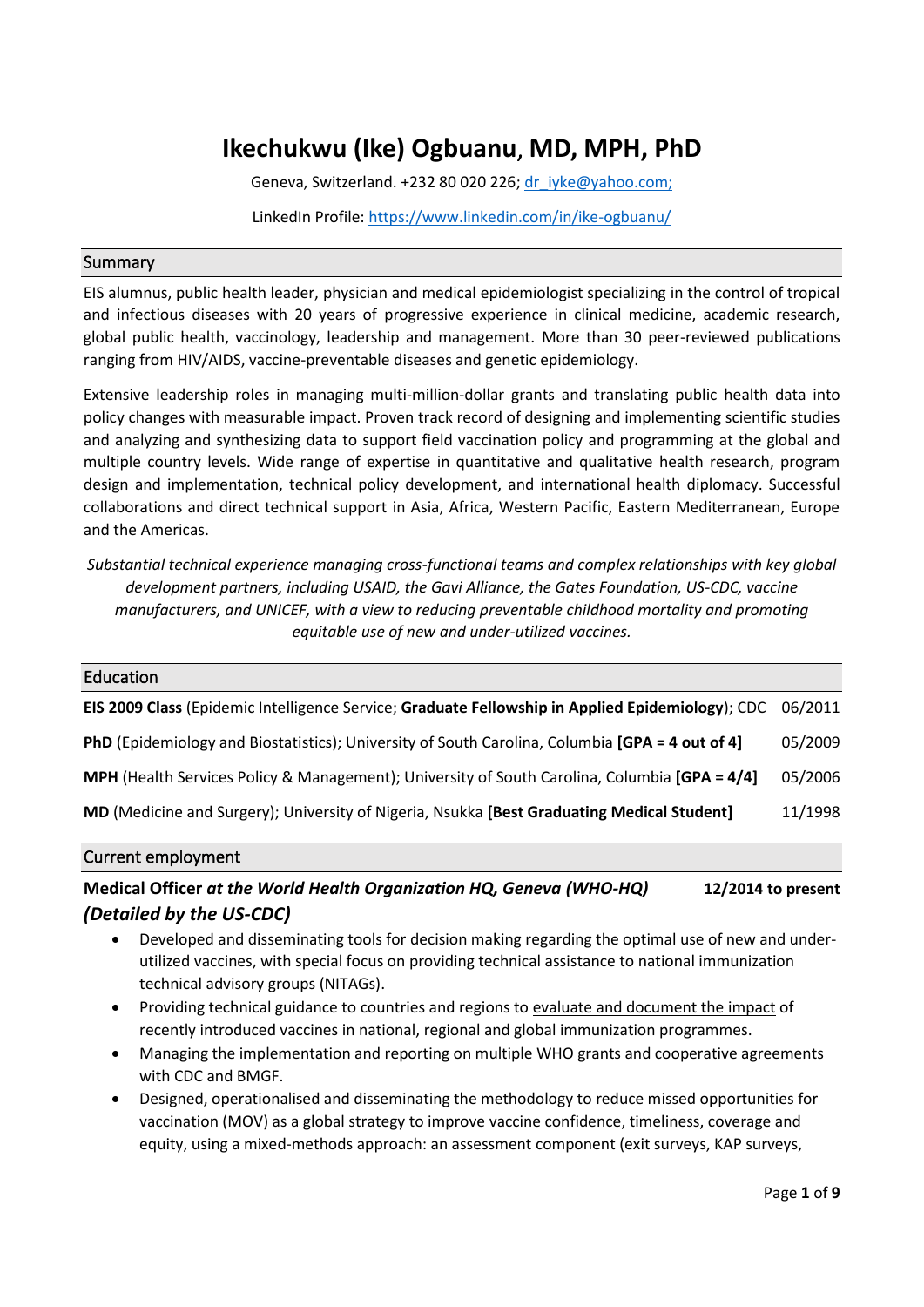focus group discussions, in-depth interviews) and an intervention component (brainstorming sessions and implementation of prioritised interventions).

- Built and leading a cross-functional and multi-cultural collaborative partnership of eleven (11) international organizations (including WHO, UNICEF, CDC, PAHO, MSF, BMGF, JSI, AMP, GAVI, *VillageReach* and CHAI) to serve as *MOV champions* and support implementation of prioritized interventions to reduce MOV and improve vaccine uptake and timeliness in countries.
- Providing advice to regional and country offices on the characteristics of existing vaccine products, advise vaccine manufacturers about programmatic suitability and preferred product characteristics for pipeline and newer products, and maintain a demand forecast for new and under-utilized vaccines of global importance.
- Serve as technical focal point for WHO interactions with vaccine manufacturers and the Gavi alliance on issues related to vaccine effectiveness, safety, formulations and implementation.
	- o Examples include previous and ongoing consultations with GSK (*RTS,S* malaria vaccine pilot, *Cervarix* Human Papilloma Virus [HPV] vaccine, *Synflorix* Pneumococcal vaccine [PCV] vaccine switch from 2D to 4D vials and *Rotarix* rotavirus vaccine pin to spike switch); Sanofi Pasteur (*Dengvaxia* vaccine safety and implementation); Pfizer (*Prevnar* PCV switch from 2D to 4D); Merck (*Gardasil* HPV vaccine 4v to 9v and *RotaTeq* rotavirus vaccine); Bharat (*Rotavac*) and Serum Institute (*Rotasiil* and *Pneumosiil*).
- Providing evidence-based tailored technical assistance to regions and countries for implementing the new malaria vaccine (*RTS,S*) pilots, introduction of *MenAfriVac* vaccine into routine immunization programmes, introduction of **Japanese Encephalitis vaccine**, **HPV** vaccine scale-up, **typhoid conjugate vaccine** roll-out, and roll-out of **rotavirus and pneumococcal vaccines**.
- Promoting strategies to improve vaccination coverage, equity, timeliness and program sustainability, to ministries of health and local implementing partners in multiple countries (**Burkina Faso, Chad, DRC, Jordan, Kenya, Malawi, Mozambique, Nepal, Nigeria, Timor Leste, Zimbabwe**).
- As the EPI focal point to the WHO Secretariat for the **Strategic Advisory Group of Experts on Immunization (SAGE),** provide interpretation of clinical trial data and value proposition needed for decision-making on antigen-specific global recommendations and the use of new vaccines or alternate formulations, as well as promote vaccine confidence related to effectiveness and safety.
- As a member of the *WHO Editorial Board*, provide technical inputs and edits during the drafting of WHO **vaccine position papers** (recent examples - BCG, Dengue, Diphtheria, Hep B birth dose, Hepatitis E, Fractional Yellow Fever, HPV, Measles, Pertussis, Typhoid and Pneumococcal vaccine position papers).

# Employment history

# **Medical Epidemiologist** *at U.S. Centers for Disease Control & Prevention (US-CDC)* **09/2011 — 12/2014**

- As medical officer and vaccine-preventable disease epidemiologist with 40% international travel, provided critical technical input on novel strategies to eradicate polio as well as direct technical support to outbreak countries, doubling as the lead epidemiologist on the Nigeria Desk and as the team lead of the Outbreak Desk at the CDC Emergency Operations Center (EOC).
- Spearheaded the creation and use of the first polio performance monitoring dashboard at the Nigerian National Polio Emergency Operations Center (EOC) in Abuja, by leading the prioritization process for the final set of six indicators and supporting a CDC informatics fellow in the design of the first version of the dashboard for sharing with the national decision-makers. That dashboard became the prime tool for monitoring the progress of the polio eradication programme in Nigeria from 2013 to date.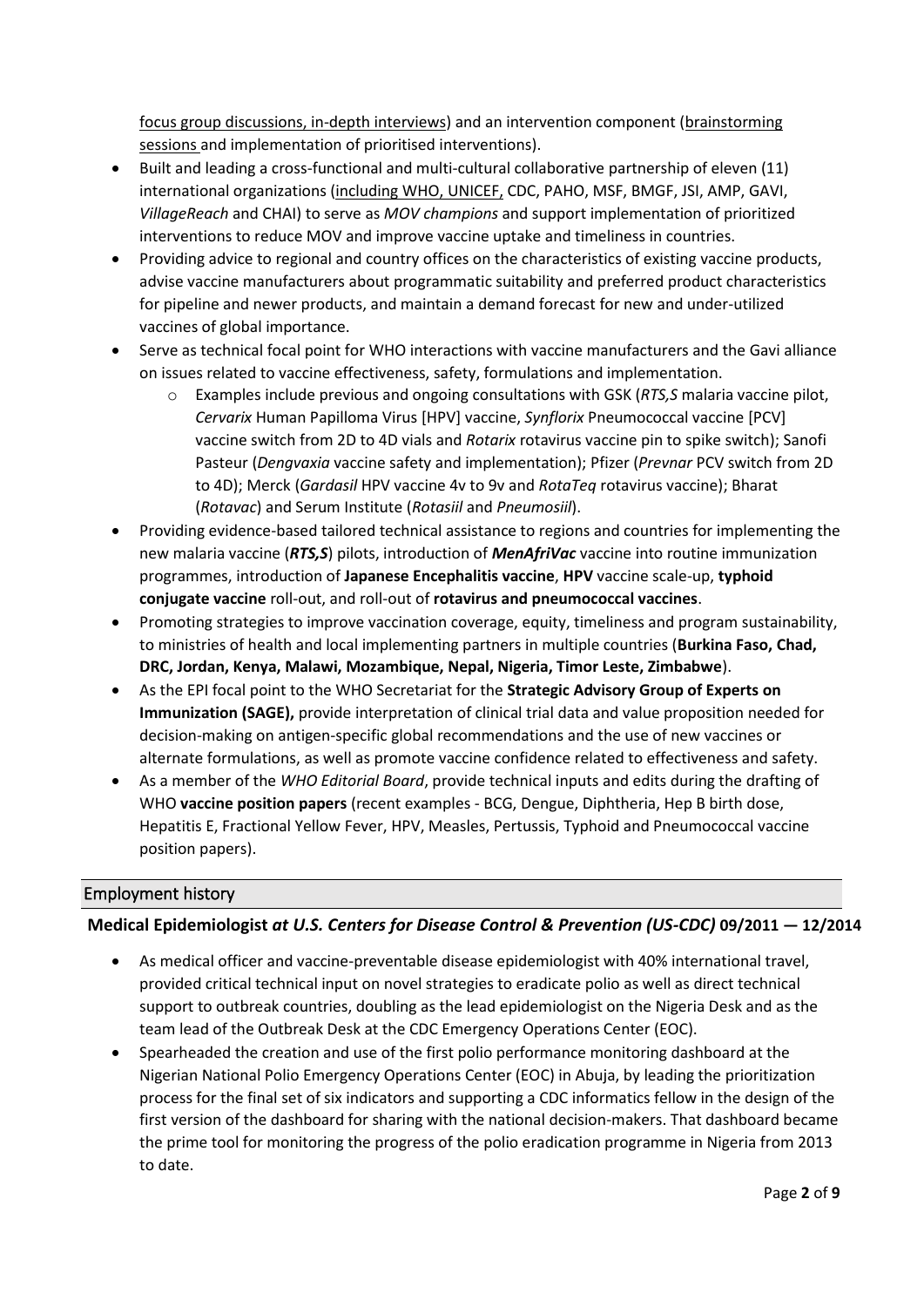- In collaboration with external research consultants, conducted rigorous statistical modelling for prediction of polio outbreaks in high-risk districts, resulting in sound recommendations for preventing further outbreaks.
- Led the implementation and reporting on a **\$5 million CDC grant** to establish the National Stop Transmission of Polio (NSTOP) programme in Nigeria, in collaboration with the Ministry of Health, AFENET HQ in Uganda and FELTP in Nigeria.
- Organized and led a five-day **scientific writing workshop** for field epidemiology staff in Nigeria, resulting in the drafting of 19 mission-critical manuscripts, ten (10) of which are now published.
- Provided **mentorship to in-coming EIS officers** and guidance to field epidemiology residents on polio-specific **research projects** for the fulfilment of their master's thesis requirements and provided **pre-deployment training and coaching** to National Stop Transmission of Polio (NSTOP) consultants.
- Contributed strong technical representation on behalf of CDC at national immunization policy forums, including strategic meetings with Global Polio Eradication Initiative partners and the Interagency Coordinating Committee on Immunization.
- Provided substantial technical input in developing concept notes for **programmatic innovations** to improve the polio eradication programme (in collaboration with **USAID, WHO, UNICEF, Rotary International and the Gates Foundation**).
- Led the implementation of a **\$2.7 million USAID-funded grant** to support the work of polio field officers in Northern Nigeria to improve routine immunization and primary health care services.

# **Epidemic Intelligence Service (EIS) Officer** *at US-CDC* **07/2009 — 06/2011**

- As lead data analyst and epidemiologist, provided a Data Analysis Consultation (jointly with **PAHO**) to the National Immunization Program, **Ministry of Health, Brasilia, Brazil** (May 2010) leading to an accurate diagnosis of persistent bottlenecks in data quality and immunization service delivery. One of the main outputs from this consultation were recommendations to Brazil on how best to summarize data and performance indicators from all 5,500 municipalities in a dashboard or visual format, to assist high-level decision-making at the national level.
- Provided technical leadership to the European Office of the **World Health Organization** (EURO) in the surveillance review of the Centralized Information System for Infectious Diseases (CISID) surveillance systems, to support the newly constituted regional verification committee in assessing progress towards the regional measles and rubella elimination goals (focus on data quality and completeness of reporting, performance indicator monitoring and data use) (Copenhagen, **Denmark**).
- Analysed the European Regional **mumps incidence and morbidity data** (in CISID) and made recommendations for a regional mumps control policy/strategy (Copenhagen, **Denmark**).
- Provided direct technical support to national immunization programs to control outbreaks of vaccine-preventable diseases and to improve the immunization programs in multiple countries (**Bosnia and Herzegovina, Brazil, Denmark, Namibia and New York, USA**).
- Led the documentation of the epidemiology of the 2009-2010 measles outbreak in Namibia resulting in a tailored outbreak response immunization campaign to control the outbreak, especially among adults, in support of the Ministry of Health and Social Services (MoHSS), Namibia.
- As **Principal Investigator (PI),** developed a detailed protocol and conducted a rigorous cohort study of the feto-maternal complications of measles infection in pregnancy during the 2009-2010 measles outbreak (in collaboration with CDC-, WHO- and MoHSS, Namibia).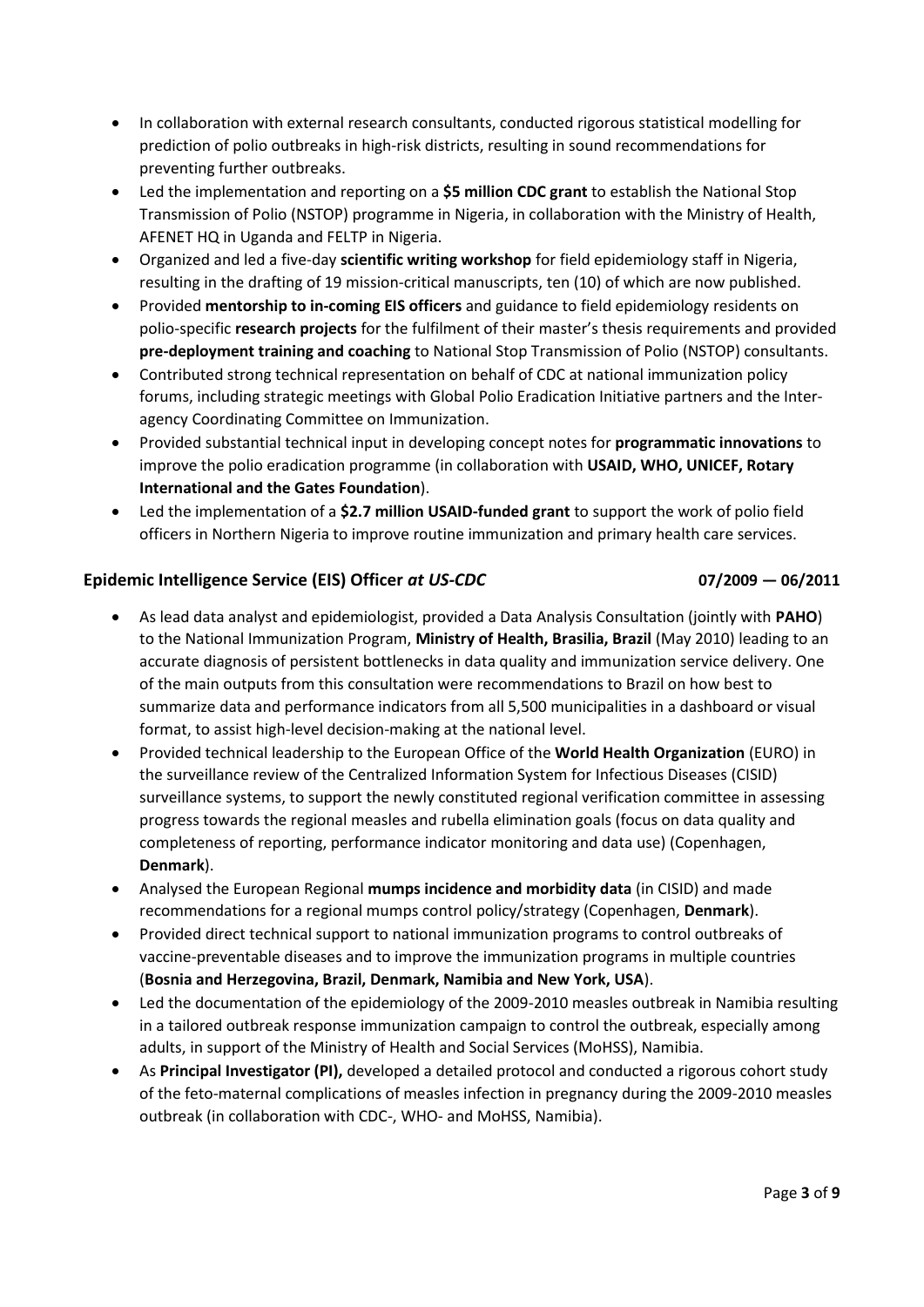- Contributed substantial technical expertise to the field work and follow-up recommendations during the Post-Introduction Evaluations (PIE) of **Hib and DTaP-IPV vaccines in Bosnia and Herzegovina**, in collaboration with WHO country office and WHO EURO.
- Led an investigation of a **mumps outbreak** in a highly vaccinated orthodox Jewish community in Orange Co., New York.
- As **Principal Investigator (PI),** conducted an IRB-approved field and analytic investigation of the effectiveness of a third dose of measles-mumps-rubella (**MMR**) vaccine for mumps outbreak control.

# **Research assistant/Epidemiologist** *at the University of South Carolina (USC)* **05/2006 — 06/2009**

- Led the statistical analysis for three cohort studies using SAS software (including descriptive statistics, logistic regression, Poisson regression models, general linear regression models, log-linear models, Cox-proportional hazard models, repeated measurement analysis for continuous and categorical outcome variables, cluster analysis, haplotype analysis, latent transition analysis, path analysis, and structural equation models).
- Provided analytical and administrative support to three cohort studies: Pregnancy Environment and Child Health (PEACH) study (South Carolina), Breastfeeding and Child Health study (Michigan) and the Isle of Wight Birth Cohort Genetic study (Isle of Wight, England).
- Led a team of nine (9) graduate research assistants that prepared successful grant proposals, recruited study participants, processed laboratory specimens (cord blood, maternal blood, placenta and breast milk samples) for genetic analyses, assessment of immune markers and of environmental pollutants (specifically organo-chlorines).
- Conducted in-depth analysis of the Isle of Wight Birth Cohort Data (*Epidemiologic analyses of genetic polymorphisms and asthma/allergy*) and documented genetic and epigenetic determinants of allergic manifestations in childhood, resulting in four peer-reviewed publications over a two-year period.
- Led the analysis of South Carolina **HIV/AIDS surveillance (HARS) and resistance (VARHS) data and published papers** to recommend improvements in entry and retention in clinical care, resulting in three peer-reviewed publications over a three-year period.

# **Medical Director** *at Faith Medical Center, Uyo* **02/2003 — 08/2004**

- Provided strategic leadership to 15 clinical and administrative staff of a non-profit medical outfit focusing on the care of indigent populations, resulting in a broadened patient base of more than 500%.
- Streamlined and improved administrative processes resulting in a significant improvement of clinical, administrative, laboratory, accounting and pharmacy services.
- Developed standardized care protocols and planned and executed medical outreaches to underserved populations, including treatment of malaria and tuberculosis patients, free eye care services, free surgeries, and **counselling of HIV-positive patients and their caregivers**.

# **Medical Officer** *at St. Luke's General Hospital, Anua* **07/2002 — 02/2003**

- As lead general surgeon, provided leadership for doctors and nurses in the surgery department and coordinated all resources required to maintain quality day-to-day inpatient care, resulting in reactivation of the surgical theatre and establishment of regular operation days.
- Provided **clinical training and coaching** for nursing school students during their ward/clinic rotations and high-quality trust-building leadership among other clinical colleagues.

Page **4** of **9**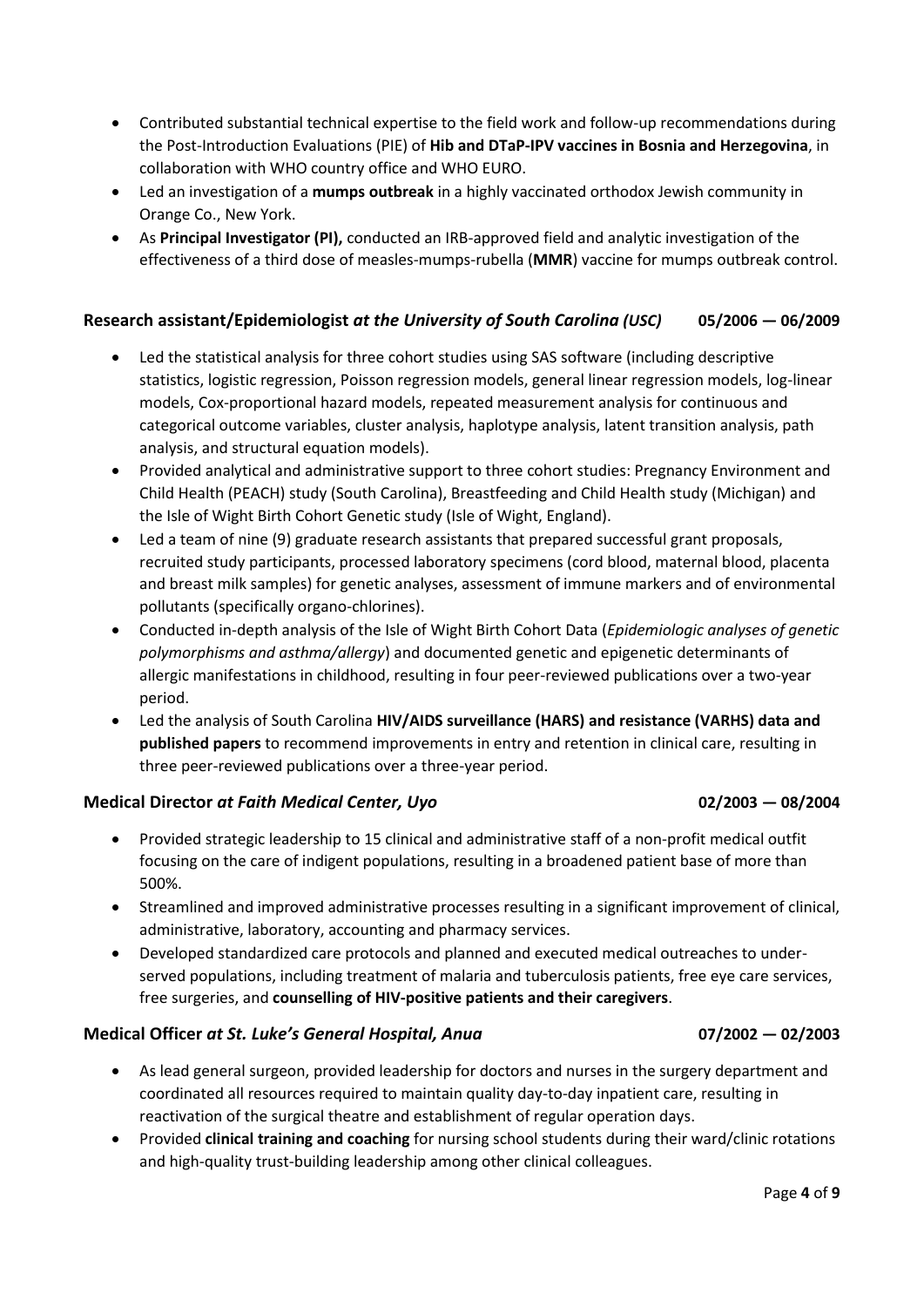# **Medical Officer** *at Imaobong Missionary Outreach Medical Center, Uyo* **08/2000 — 04/2002**

- Acquired proficiency in trauma management and emergency care and directly managed malaria, typhoid and most tropical, allergic and infectious diseases (in-patient and outpatient services).
- Provided **tuberculosis (TB) and HIV care and counselling to patients and their caregivers**.
- Acquired working knowledge of obstetric ultrasound diagnostics.

## **Medical Intern** *at 44 Nigerian Army Reference Hospital, Kaduna, Nigeria* **06/1999 — 07/2000**

- Acquired practical experience in Internal Medicine, Surgery, Pediatrics, and Obstetrics and Gynaecology (as well as Dermatology, Ophthalmology, ENT, Psychiatry, Orthopaedics and Community Medicine), **including care and treatment of HIV/AIDS and tuberculosis patients**.
- Managed the care of trauma cases and internally displaced persons during the *May 2000 Kaduna Religious (Sharia) Riots.*

### Relevant professional experiences

- **Statistical Software:** *Advanced user*: SAS 9.4, EpiInfo and EpiData; *Proficient* in Stata, SPSS, WinBUGS, WinLTA, PHASE & Haploview programming.
- **Leadership and management:** Progressive supervisory and leadership responsibilities. Extensive track record of coaching, mentoring and supervision experience, strategic planning, budgeting and goal prioritization; experience providing vaccine policy briefs to senior U.S. and other country government officials.
- **Writing and communication**: Strong representational and communications skillsets, with excellent experience credibly and effectively presenting oral and written scientific, public health, and clinical insights across a variety of internal and external stakeholders; Peer-reviewer for high-impact scientific journals; multiple publications in peer-reviewed journals; published book chapter; scientific and programmatic reports; grant reviews and abstract presentations at international scientific conferences.
- **Excellent interpersonal and diplomatic skills** that foster productive, trusted working relationships with colleagues and peers in the scientific community, and with government officials, resulting in innovative thinking and synergistic solutions.
- **Training and teaching:** Co-instructor of record: Genetic Epidemiology (EPID 894): *A Statistical Approach to Genetic Epidemiology: Concepts and Applications;* Guest Lecturer: *Biologic Basis of Public Health (EPID 725): The use of Genetic Markers in Epidemiologic Studies.*
- **Word processing, spreadsheets and presentation software:** *Advanced user:* Microsoft Access Database, Excel, PowerPoint, Publisher and Word.

### Languages

English (advanced level); French (elementary); Igbo (mother tongue);

### Relevant recent publications *(Full articles available a[t https://www.linkedin.com/in/ike-ogbuanu/](https://www.linkedin.com/in/ike-ogbuanu/))*

- **1. Assessment of missed opportunities for vaccination (MOV) in Burkina Faso using the World Health Organization's revised MOV strategy: Findings and strategic considerations to improve routine childhood immunization coverage.** Lassané Kaboré, Bertrand Meda, Isaie Médah, Stephanie Shendale, Laura Nic Lochlainn, Colin Sanderson, Mâ Ouattara, William M.F. Kaboré, Edouard Betsem, Ikechukwu U. **Ogbuanu. Vaccine, Vol. 38, Issue 48, 2020, pp. 7603-7611, ISSN 0264-410X,** [Link.](https://www.sciencedirect.com/science/article/pii/S0264410X20313141)
- 2. **Can vaccination coverage be improved by reducing missed opportunities for vaccination? Findings from assessments in Chad and Malawi using the new WHO methodology**. Ogbuanu IU, Li AJ, Anya B-pM, Tamadji M, Chirwa G, Chiwaya KW, et al. (2019) PLoS ONE 14(1): e0210648[. Link](https://doi.org/10.1371/journal.pone.0210648)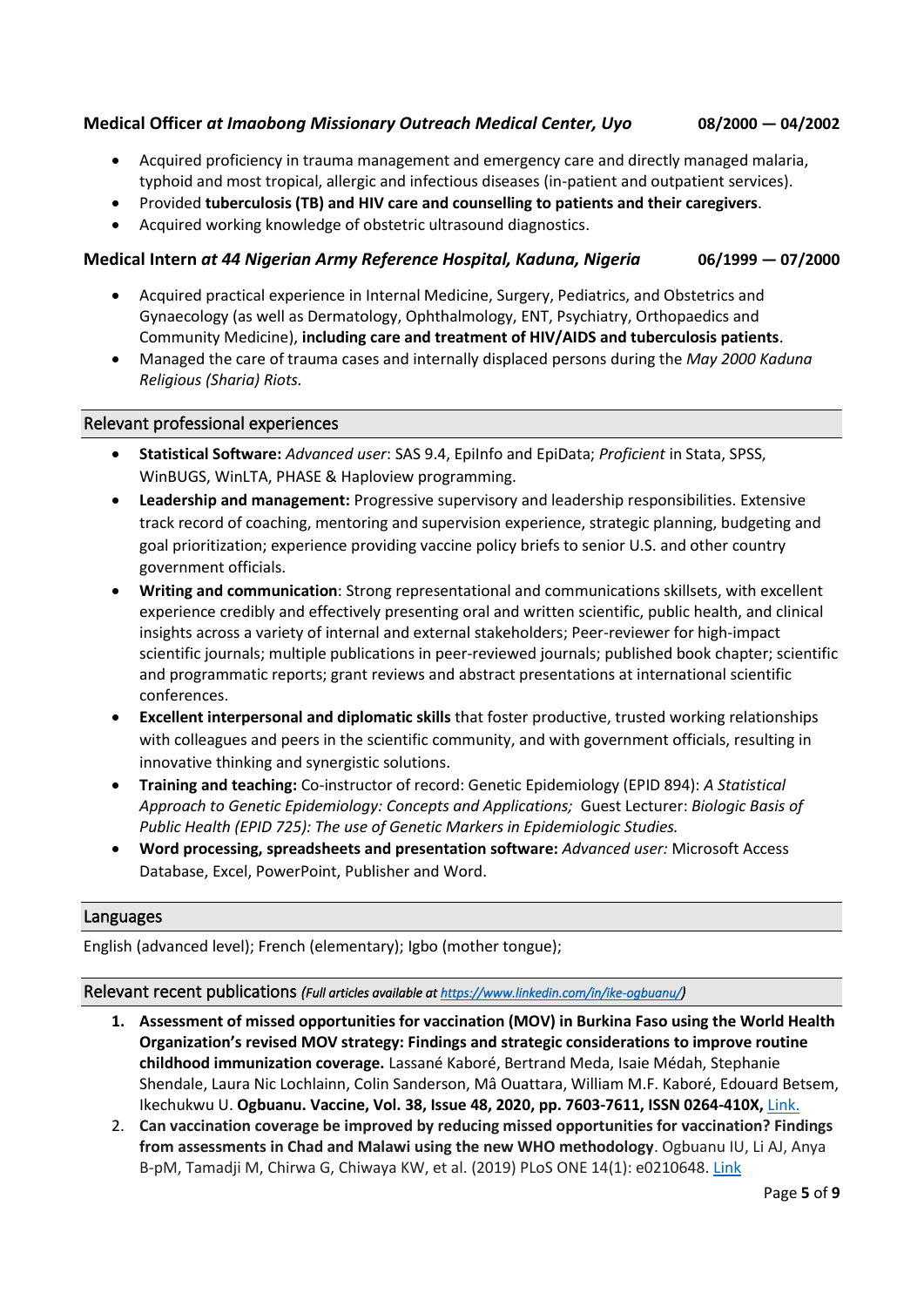- 3. **Opportunities to improve vaccination coverage in a country with a fledgling health system: Findings from an assessment of missed opportunities for vaccination among health center attendees—Timor Leste, 2016.** Anyie J. Li; Thelge Sudath Rohana Peiris; Colin Sanderson; Laura Nic Lochlainn; Manuel Mausiry; Rosye Bela Joana Benevides Monizda Silva; Ikechukwu Udo Ogbuanu; Vaccine, Volume 37, Issue 31, 18 July 2019, Pages 4281-4290. [Link.](https://doi.org/10.1016/j.vaccine.2019.06.041)
- 4. **Home-based Record (HBR) Ownership and Use of HBR Recording Fields in Selected Kenyan Communities: Results from the Kenya Missed Opportunities for Vaccination Assessment.** Brown, DW, Tabu, C., Sergon, K., Shendale, S., Mugoya, I, Machekanyanga, Z., Okoth, P., Onuekwusi, I., Ogbuanu IU. PLoS ONE 2018;13(8): e0201538. [Link.](http://journals.plos.org/plosone/article?id=10.1371/journal.pone.0201538)
- 5. **Enhancing immunization during second year of life by reducing missed opportunities for vaccinations in 46 countries**. Hanson, C.M., Mirza, I., Kumapley, R., Ogbuanu, IU, Kezaala, R., Nand, R.. Vaccine. 31 May 2018. [Link](https://www.sciencedirect.com/science/article/pii/S0264410X18305772)
- *6.* **Planning guide to reduce missed opportunities for vaccination**. Geneva: World Health Organization; 2017. (Primary author). Licence: CC BY-NC-SA 3.0 IGO. Available at *[Link](http://www.who.int/immunization/programmes_systems/policies_strategies/MOV/en/)*
- *7.* **Methodology for the assessment of missed opportunities for vaccination***.* Geneva: World Health Organization; 2017. (Primary author). *Licence: CC BY-NC-SA 3.0 IGO.* [Link](http://www.who.int/immunization/programmes_systems/policies_strategies/MOV/en/)
- *8.* **Vaccination to prevent human papillomavirus infections: From promise to practice.** *(2017).* Bloem P, Ogbuanu I. PLoS Med 14(6): e1002325. [Link](https://doi.org/10.1371/journal.pmed.1002325)
- *9.* **Routine Vaccination Coverage in Northern Nigeria: Results from 40 District-Level Cluster Surveys, [2014-2015](tel:2014-2015) (2016)***.* Gunnala R, Ogbuanu IU, Adegoke OJ, Scobie HM, Uba BV, Wannemuehler KA, et al. PLoS ONE 11(12): e0167835. [Link](https://doi.org/10.1371/journal.pone.0167835)
- 10. **Measles outbreak reveals measles susceptibility among adults in Namibia, 2009–2011.** Ogbuanu, IU; Clementine Muroua; Martiena Allies; Kennedy Chitala; Sue Gerber; Primus Shilunga; Petrus Mhata; Jennifer L. Kriss; Lucille Caparos; Sheilagh B. Smit; Roselina J. de Wee; James L. Goodson.. SAMJ. March, 2016. [Link](http://www.scielo.org.za/pdf/samj/v106n7/29.pdf)
- 11. **An evaluation of community perspectives and contributing factors to missed children during an oral polio vaccination campaign--Katsina State, Nigeria.** Michael CA, Ashenafi S, Ogbuanu IU, Ohuabunwo C, Sule A, Corkum M, Mackay S, Storms AD, Achari P, Biya O, Nguku P, Newberry D, Bwaka A, Mahoney F; OPV Campaign Missed Children Study Team. J Infect Dis. 2014 Nov 1;210 Suppl 1:S131-5[. Link.](https://academic.oup.com/jid/article/210/suppl_1/S131/2194408)
- 12. **An assessment of the reasons for oral poliovirus vaccine refusals in northern Nigeria***.* Michael CA, Ogbuanu IU, Storms AD, Ohuabunwo CJ, Corkum M, Ashenafi S, Achari P, Biya O, Nguku P, Mahoney F; NSTOP OPV Refusal Study Team. J Infect Dis. 2014 Nov 1;210 Suppl 1:S125-30[. Link](https://academic.oup.com/jid/article/210/suppl_1/S125/2194425)
- 13. **Progress toward poliomyelitis eradication in Nigeria.** Ado JM, Etsano A, Shuaib F, Damisa E, Mkanda P, Gasasira A, Banda R, Korir C, Johnson T, Dieng B, Corkum M, Enemaku O, Mataruse N, Ohuabunwo C, Baig S, Galway M, Seaman V, Wiesen E, Vertefeuille J, Ogbuanu IU, Armstrong G, Mahoney FJ. J Infect Dis. 2014 Nov 1;210 Suppl 1:S40-9. [Link.](https://academic.oup.com/jid/article/210/suppl_1/S40/2194415) PMID: 25316862.
- 14. **Outreach to underserved communities in northern Nigeria, 2012-2013**. Gidado SO, Ohuabunwo C, Nguku PM, Ogbuanu IU, Waziri NE, Biya O, Wiesen ES, Mba-Jonas A, Vertefeuille J, Oyemakinde A, Nwanyanwu O, Lawal N, Mahmud M, Nasidi A, Mahoney FJ; N-STOP Outreach Team. J Infect Dis. 2014 Nov 1;210 Suppl 1:S118-24. [Link](https://academic.oup.com/jid/article/210/suppl_1/S118/2194390.)
- 15. **Polio eradication in Nigeria and the role of the National Stop Transmission of Polio program, 2012- 2013**. Waziri NE, Ohuabunwo CJ, Nguku PM, Ogbuanu IU, Gidado S, Biya O, Wiesen ES, Vertefeuille J, Townes D, Oyemakinde A, Nwanyanwu O, Gassasira A, Mkanda P, Muhammad AJ, Elmousaad HA, Nasidi A, Mahoney FJ. J Infect Dis. 2014 Nov 1;210 Suppl 1:S111-7. Review. PMID: 25316824[. Link](https://academic.oup.com/jid/article/210/suppl_1/S111/2194391.)
- 16. **Maternal, Fetal, and Neonatal Outcomes Associated With Measles During Pregnancy: Namibia, 2009–2010.** Ogbuanu IU, Zeko, S, Chu, S. Y., Muroua, C., Gerber, S., De Wee, R., Kretsinger, K., Wannemuehler, K., Gerndt, K., Allies, M., Sandhu, H.S., Goodson, J.L. Clinical Infectious Diseases Advance Access published February 19, 2014[. Link](https://academic.oup.com/cid/article/58/8/1086/356684.)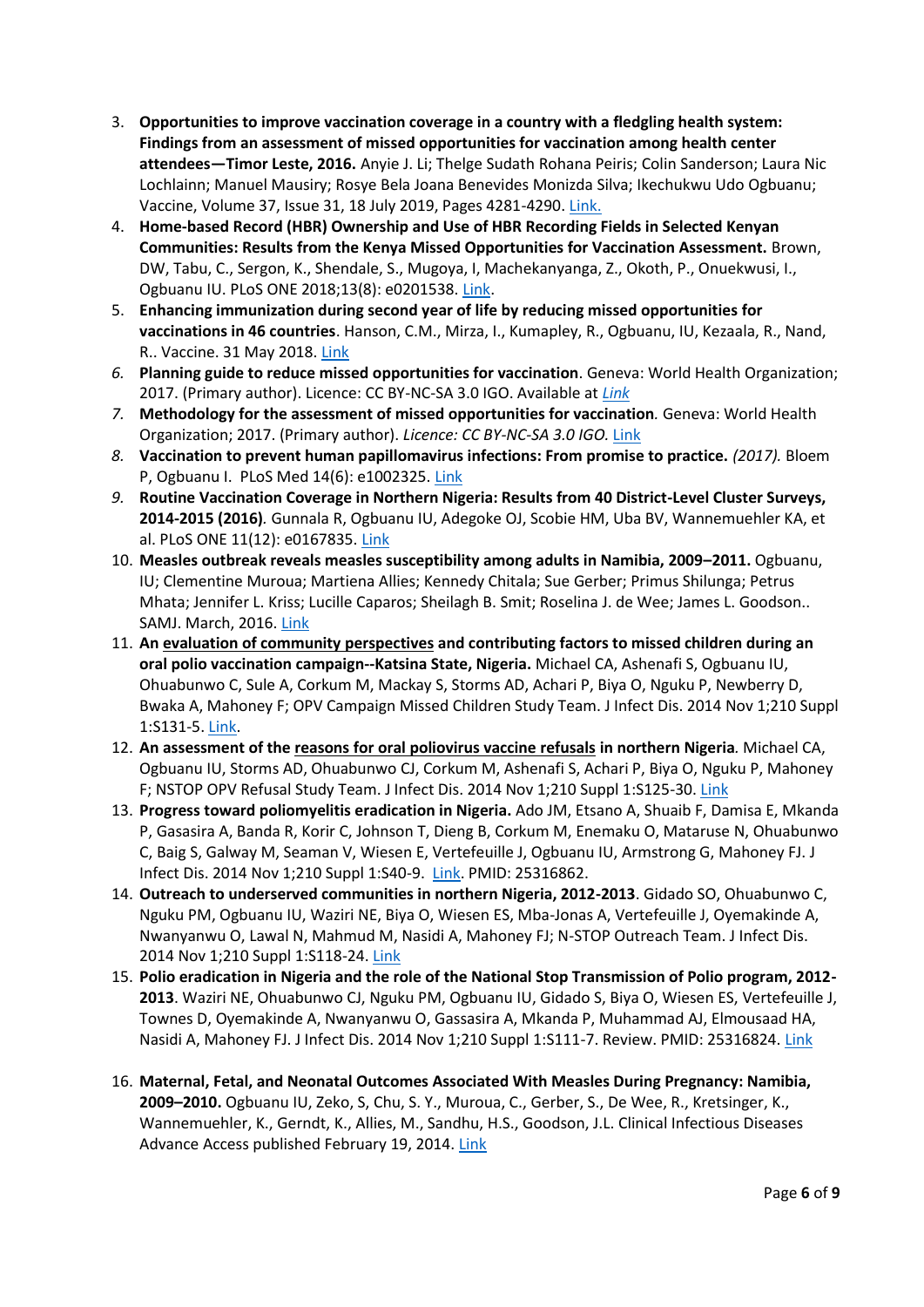- 17. **Polio Field Census and Vaccination of Underserved Populations — Northern Nigeria, 2012–2013.** Centers for Disease Control and Prevention. Morbidity and Mortality Weekly Review (MMWR) 2013; 62:663-5. Corresponding author[. Link](https://www.cdc.gov/mmwr/preview/mmwrhtml/mm6233a3.htm)
- 18. **Implementation of Non-Pharmaceutical Interventions by New York City Public Schools to Prevent 2009 Influenza A**. Agolory SG, Barbot O, Averhoff F, Weiss D, Wilson E, Egger J, Miller J, Ogbuanu I, Walton S, Kahn. 2013 PLoS ONE 8(1): e50916. [Link](http://journals.plos.org/plosone/article?id=10.1371/journal.pone.0050916)
- 19. **Progress Toward Global Polio Eradication — Africa, 2011***.* Centers for Disease Control and Prevention. Morbidity and Mortality Weekly Review (MMWR) 2012; 61:190-4. Co-author. [Link](https://www.cdc.gov/mmwr/preview/mmwrhtml/mm6111a4.htm)
- 20. **Progress Toward Interruption of Wild Poliovirus Transmission — Worldwide, January 2011–March 2012.** Centers for Disease Control and Prevention. Morbidity and Mortality Weekly Review (MMWR) 2012; 61:353-8. Co-author. [Link](https://www.cdc.gov/mmwr/preview/mmwrhtml/mm6119a6.htm)
- 21. **Tracking Progress Toward Global Polio Eradication, 2010–2011***.* Centers for Disease Control and Prevention. Morbidity and Mortality Weekly Review (MMWR) 2012; 61:265-9. Co-author. [Link](https://www.cdc.gov/mmwr/preview/mmwrhtml/mm6115a4.htm)
- 22. **Impact of a Third Dose of Measles-Mumps-Rubella Vaccine on a Mumps Outbreak.** Ogbuanu IU, Kutty PK, Hudson JM, Blog D, Abedi GR, Goodell S, Lawler J, McLean HQ, Pollock L, Rausch-Phung E, Schulte C, Valure B, Armstrong GL, Gallagher K. Pediatrics. 2012 Nov 5. [Epub ahead of print] PMID:23129075. [Link](http://pediatrics.aappublications.org/content/130/6/e1567)
- 23. **Adverse events following a third dose of measles, mumps, and rubella vaccine in a mumps outbreak**. Vaccine. Abedi GR, Mutuc JD, Lawler J, Leroy ZC, Hudson JM, Blog DS, Schulte CR, Rausch-Phung E, Ogbuanu IU, Gallagher K, Kutty PK. 2012 Oct 3. [Epub ahead of print] PMID:23041123[. Link](https://www.sciencedirect.com/science/article/pii/S0264410X12013734)
- 24. **Predictors of time to enter medical care after a new HIV diagnosis: a statewide population-based study.** AIDS Care. Tripathi A, Gardner LI, Ogbuanu I, Youmans E, Stephens T, Gibson JJ, Duffus WA. 2011 Nov; 23(11):1366-73. Epub 2011 Jun 21. [Link](http://www.tandfonline.com/doi/abs/10.1080/09540121.2011.565032)
- 25. **Tracking Progress Toward Global Polio Eradication — Worldwide, 2009–2010**. Centers for Disease Control and Prevention. Morbidity and Mortality Weekly Review (MMWR) 2011; 60:441-5. Lead author. [Link](https://www.cdc.gov/mmwr/preview/mmwrhtml/mm6014a2.htm)
- 26. **Increased Transmission and Outbreaks of Measles — European Region, 2011**. Centers for Disease Control and Prevention. Morbidity and Mortality Weekly Review (MMWR) 2011; 60:1605-10. Coauthor. [Link](https://www.cdc.gov/mmwr/preview/mmwrhtml/mm6047a1.htm)
- 27. **Progress Toward Interruption of Wild Poliovirus Transmission — Worldwide, January 2010–March 2011**. Centers for Disease Control and Prevention Morbidity and Mortality Weekly Review (MMWR) 2011;60:582-6. Lead author. [Link](https://www.cdc.gov/mmwr/preview/mmwrhtml/mm6018a3.htm)
- 28. **Update: Mumps Outbreak — New York and New Jersey, June 2009–January 2010.** Centers for Disease Control and Prevention. Morbidity and Mortality Weekly Review (MMWR) 2010;59:125-129. Co-author. [Link](http://www.cnn.com/2010/HEALTH/02/11/mumps.outbreak/index.html?iref=allsearch) and [Link](https://www.cdc.gov/mmwr/preview/mmwrhtml/mm5905a1.htm)
- 29. **Birth order modifies the effect of IL13 gene polymorphisms on serum IgE at age 10 and skin prick test at ages 4, 10 and 18: a prospective birth cohort study**. Ogbuanu IU, Karmaus W, Zhang H, Sabo-Attwood T, Ewart S, Roberts G, Arshad SH. Allergy Asthma Clin Immunol*.* 2010 Apr 20;6(1):6. [Link](https://www.ncbi.nlm.nih.gov/pmc/articles/PMC2874524/pdf/1710-1492-6-6.pdf)
- 30. **Prevention Counseling for HIV-Infected Persons: What Every Clinician Needs to Know***.* Duffus WA, Ogbuanu IU. Invited review paper: Current Infectious Disease Reports*.* 2009 Jul;11(4):319-26. PMID: 19545502[. Link](https://link.springer.com/article/10.1007/s11908-009-0047-x)
- 31. **Can we apply Mendelian randomization without considering epigenetic effects?** Ogbuanu IU, Karmaus W, Zhang H. Emerging Themes in Epidemiology. 2009 May 11;6:3[. Link](https://link.springer.com/content/pdf/10.1186%2F1742-7622-6-3.pdf)
- 32. **Breastfeeding duration and lung function at age 10, by maternal history of asthma and allergy: a prospective birth cohort study**. Ogbuanu IU, Karmaus W, Arshad SH, Kurukulaaratchy RJ, Ewart S. Thorax. 2009 Jan;64(1):62-6. Epub 2008 Nov 10. Press Release and Online First: Thorax. See text and press release at: [Link](http://www.reuters.com/article/healthNews/idUSTRE4AD6O220081114) an[d Link](https://www.reuters.com/article/us-kids-lungs/kids-lungs-benefit-from-longer-breast-feeding-idUSTRE5013ML20090102) and [Link](https://www.ncbi.nlm.nih.gov/pmc/articles/PMC2630423/pdf/nihms-87425.pdf)
- 33. **Long-term effects of breastfeeding, maternal smoking during pregnancy, and recurrent lower respiratory tract infections on asthma in children**. Karmaus W, Dobai AL, Ogbuanu IU, Arshad SH, Matthews S, Ewart S. Journal of Asthma*. 2008 Oct; 45(8): 688-95.* [Link](https://www.ncbi.nlm.nih.gov/pmc/articles/PMC2700345/pdf/nihms87424.pdf)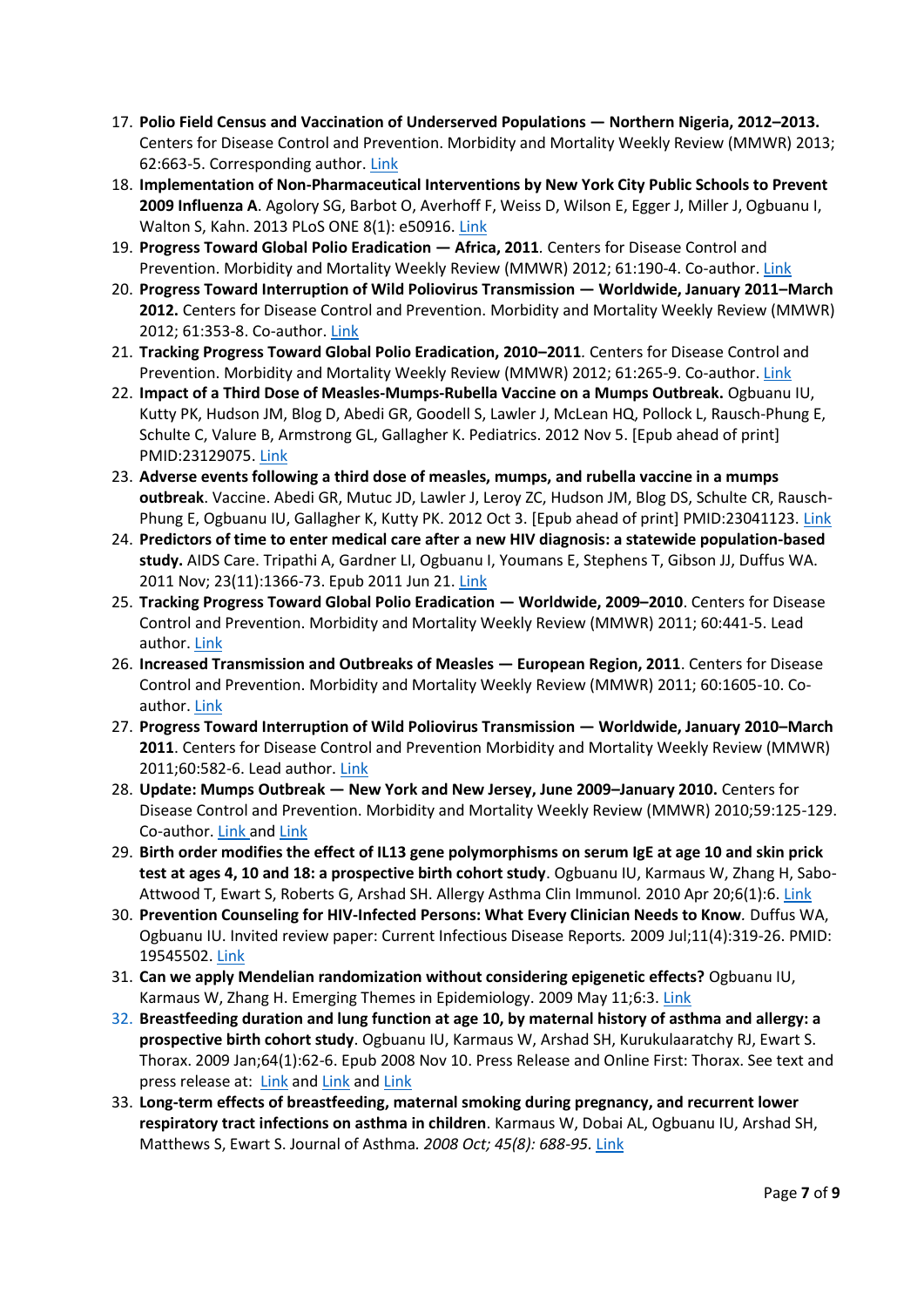- 34. **Polymorphisms in the GATA3 Gene are Associated with Immune Markers after Controlling for IL13.** Ogbuanu IU, Karmaus W, Ewart S, Huebner M, Arshad SH. Journal of Allergy & Clinical Immunology. *2008 Feb;* 121 (2), Supp 1: S206; [Link](http://www.jacionline.org/article/S0091-6749(07)03195-8/pdf)
- 35. **Epidemiologic Characterization of Individuals Diagnosed with new HIV Infection in South Carolina, May 2004 to April 2005***.* [Ogbuanu](http://www.ncbi.nlm.nih.gov/sites/entrez?Db=pubmed&Cmd=Search&Term=%22Ogbuanu%20IU%22%5BAuthor%5D&itool=EntrezSystem2.PEntrez.Pubmed.Pubmed_ResultsPanel.Pubmed_DiscoveryPanel.Pubmed_RVAbstractPlus) IU, [Torres](http://www.ncbi.nlm.nih.gov/sites/entrez?Db=pubmed&Cmd=Search&Term=%22Torres%20ME%22%5BAuthor%5D&itool=EntrezSystem2.PEntrez.Pubmed.Pubmed_ResultsPanel.Pubmed_DiscoveryPanel.Pubmed_RVAbstractPlus) ME, [Kettinger](http://www.ncbi.nlm.nih.gov/sites/entrez?Db=pubmed&Cmd=Search&Term=%22Kettinger%20L%22%5BAuthor%5D&itool=EntrezSystem2.PEntrez.Pubmed.Pubmed_ResultsPanel.Pubmed_DiscoveryPanel.Pubmed_RVAbstractPlus) L, [Albrecht](http://www.ncbi.nlm.nih.gov/sites/entrez?Db=pubmed&Cmd=Search&Term=%22Albrecht%20H%22%5BAuthor%5D&itool=EntrezSystem2.PEntrez.Pubmed.Pubmed_ResultsPanel.Pubmed_DiscoveryPanel.Pubmed_RVAbstractPlus) H, [Duffus](http://www.ncbi.nlm.nih.gov/sites/entrez?Db=pubmed&Cmd=Search&Term=%22Duffus%20WA%22%5BAuthor%5D&itool=EntrezSystem2.PEntrez.Pubmed.Pubmed_ResultsPanel.Pubmed_DiscoveryPanel.Pubmed_RVAbstractPlus) WA. American Journal of Public Health*.* 2009 Apr;99 Suppl 1:S111-7. Epub 2007 Nov 29. [Link](https://www.ncbi.nlm.nih.gov/pmc/articles/PMC2724932/pdf/S111.pdf)
- 36. BOOK CHAPTER: **Nigeria: Policymaking and Administrative Systems in the Health Care Sector**. Kalu K, Ogbuanu CA, Ogbuanu IU. In: Johnson JA, Stoskopf C. Editors, Comparative Health Systems: Global Perspectives for the 21st Century. Sudbury, Massachusetts: Jones and Bartlett Publishers, Inc. ISBN: 9780763753795[. Link](http://samples.jbpub.com/9780763753795/53795_FMXX_5363.pdf)

### Selected relevant awards, fellowships and recognitions *(Full list available on request)*

- Winner, the 2019 Gerry Sue Arnold Alumni Award –*"for the alumnus whose work has both made a difference to the public health profession and in the health of an identified community or population"*
- Excellence in Public Health Service (Diane Caves Public Health Service Award) For an individual who serves as an ambassador for public health by collaboratively reaching across boundaries and serves as an inspiration and role model for others in the public health community.
- Excellence in Frontline Public Health Service Award (2012 and 2015) US-CDC.
- Award for Excellence in Public Health Protection for *"innovatively and rapidly responding to mumps outbreaks throughout the United States"* (2010) – US-CDC.
- Honorary Member, the American Association for the Advancement of Science (AAAS) *"Program for Excellence in Science"* (2010).
- Doctoral Achievement Award (2009), *"for outstanding academic performance, leadership and service"* in the Arnold School of Public Health, University of South Carolina (USC), Columbia. [Link](http://www.asph.sc.edu/news/2009awards.htm)
- Outstanding Epidemiology Student (2008/2009 session) USC, Columbia.
- Inductee, Delta Omega Honorary Society in Public Health, Mu Chapter (May 2009)[. Link](http://www.asph.sc.edu/news/2009awards.htm)
- Member with the Highest Honor, North America Scholar Consortium Honor Society (2009); Golden Key International Honor Society, 2008; and the National Scholars Honor Society, 2008.
- Norman J. Arnold School of Public Heath Fellowship Award (Arnold Doctoral Fellow): 2007 2009.
- Michael D. Jarrett Scholarship Award in Recognition of Leadership Potential in Public Health Administration, 2005-2006 (MPH), University of South Carolina, Columbia.
- World Bank Scholar (MPH, 2004 2006), University of South Carolina, Columbia.
- Best Graduating Student in Medicine (1998) University of Nigeria, Nsukka.
- Best Graduating Student in Pharmacology & Therapeutics University of Nigeria, Nsukka.
- Shell Petroleum BP Scholar (Medical School, 1994 1998) University of Nigeria, Nsukka.
- Distinction Recipient in Anatomy (Medical School, 1994) University of Nigeria, Nsukka.

### Recent Presentations

- Emory University; faculty and students: Hubert Department of Global Health; **Global Health Seminar Series**; *High-Resolution Mortality Surveillance in Sierra Leone: The Experience of CHAMPS before and during the COVID-19 pandemic*; October 28, 2020; View at this [link](https://www.sph.emory.edu/departments/gh/media/index.html) an[d here;](https://rsph.hosted.panopto.com/Panopto/Pages/Viewer.aspx?id=6e049eee-ff13-4b0b-9a0c-ac62011d7ff7)
- Health NGO Network, Sierra Leone: Bi-weekly seminar series; *Mortality Surveillance: The CHAMPS Experience: Pre- & Intra- Covid-19*; July 7, 2020;